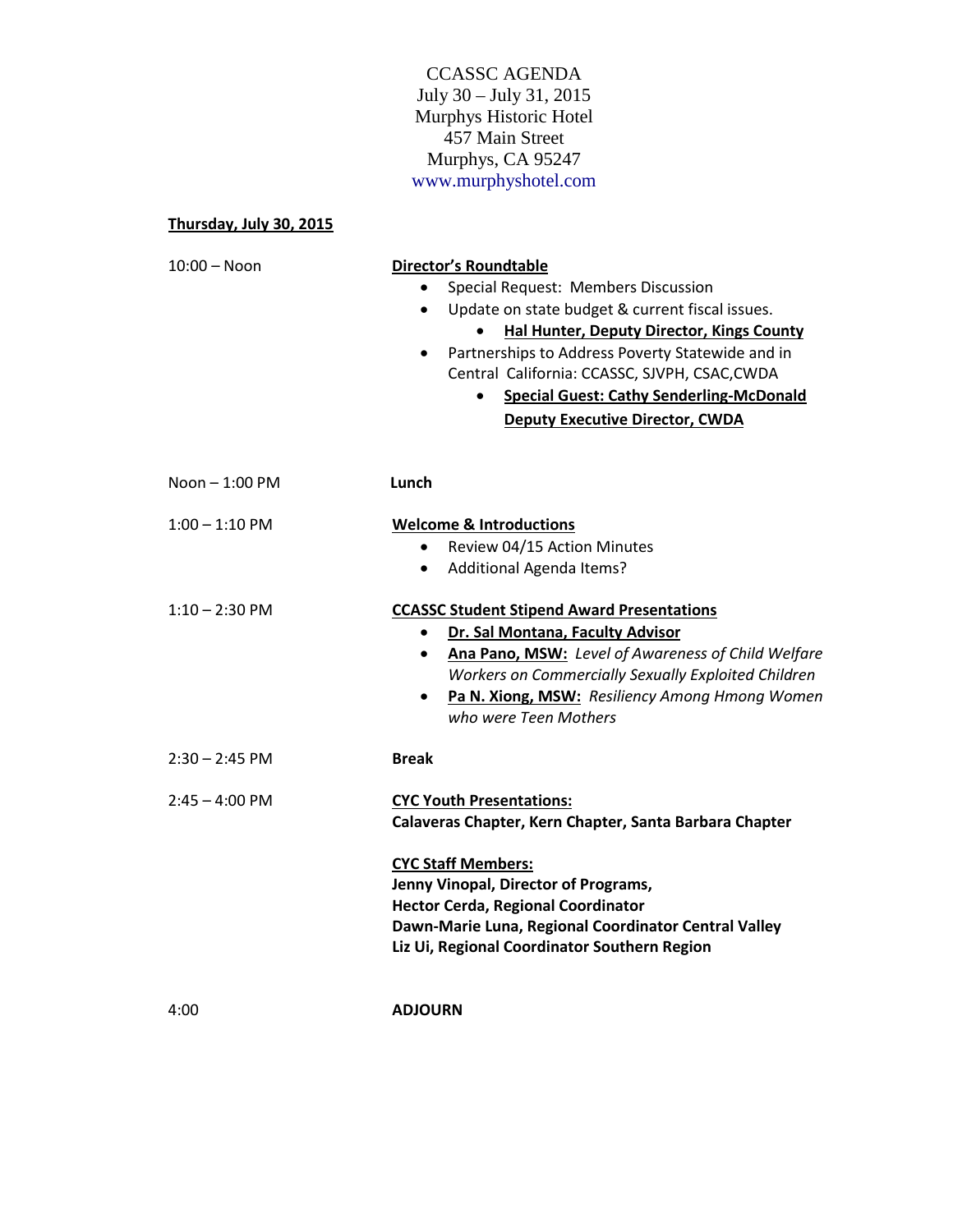CCASSC AGENDA July 30 – July 31, 2015 Murphys Historic Hotel 457 Main Street Murphys, CA 95247 [www.murphyshotel.com](http://www.murphyshotel.com/)

## **Friday, July 31, 2015**

| $8:30 - 9:00$ AM   | <b>Breakfast</b>                                                                                                                                 |
|--------------------|--------------------------------------------------------------------------------------------------------------------------------------------------|
| $9:00 - 9:30$ AM   | Director's Roundtable (cont.)<br><b>TANF Reauthorization</b><br>$\bullet$                                                                        |
| $9:30 - 10:00$ AM  | <b>CCASSC Research Plan (Patty Poulsen)</b><br><b>CSEC</b><br>٠<br>Update for '15-'16<br>٠                                                       |
| $10:00 - 10:30$ AM | Updates:<br><b>APS Training</b><br>CFSR/CQI<br>$\bullet$<br>• Statewide Core Practice Model (CPM)<br>Resource Family Approval (RFA)<br>$\bullet$ |
| $10:30 - 10:45$ AM | <b>Break</b>                                                                                                                                     |
| 10:45-11:30 AM     | <b>University Reports</b>                                                                                                                        |
|                    | CalSWEC<br>$\bullet$<br>Fresno State<br>$\bullet$<br>CSU, Bakersfield DSWE                                                                       |
| $11:30 - N$ oon    | Date Setting for '15-'16                                                                                                                         |
| Noon               | <b>ADJOURN</b>                                                                                                                                   |